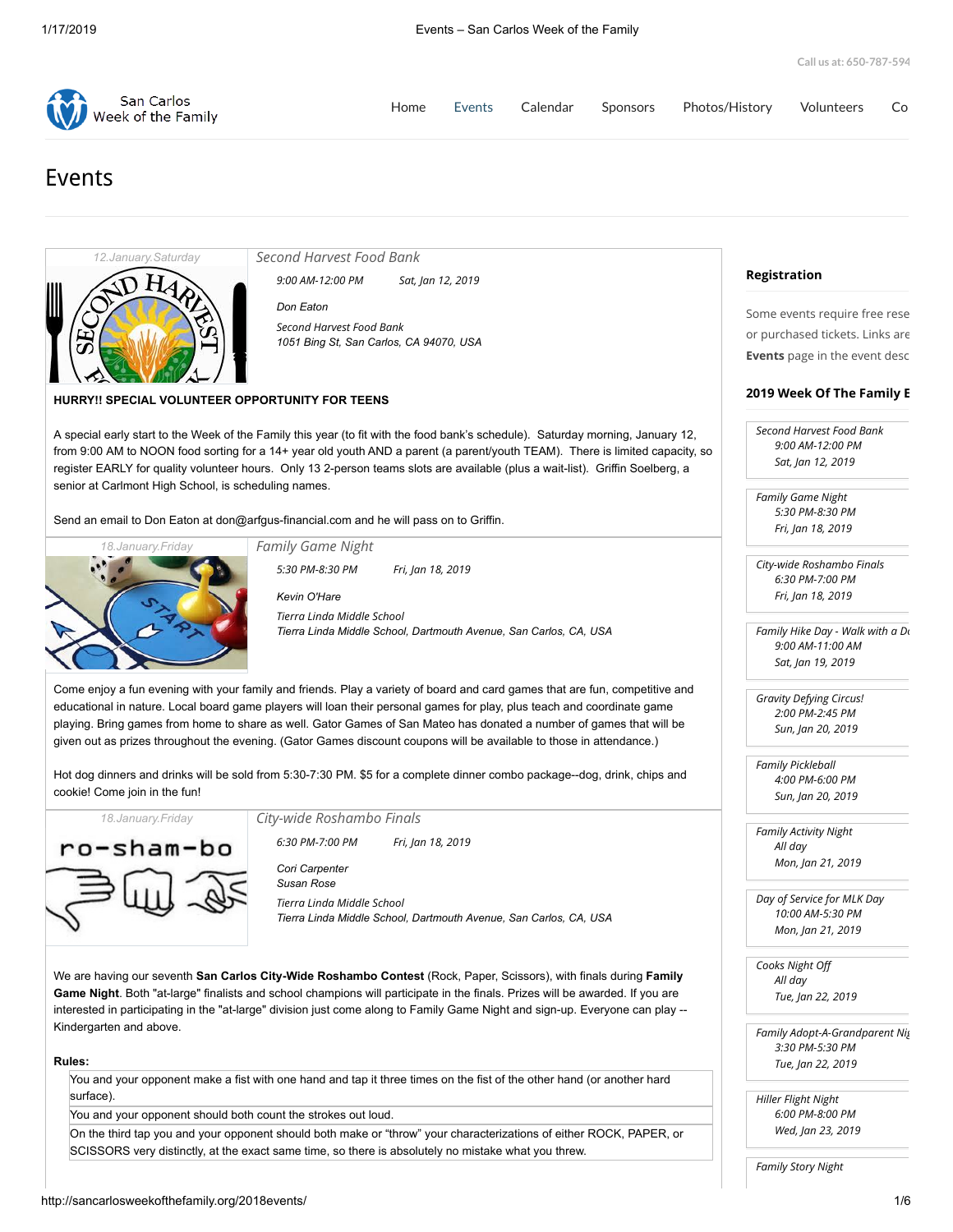### 1/17/2019 Events – San Carlos Week of the Family

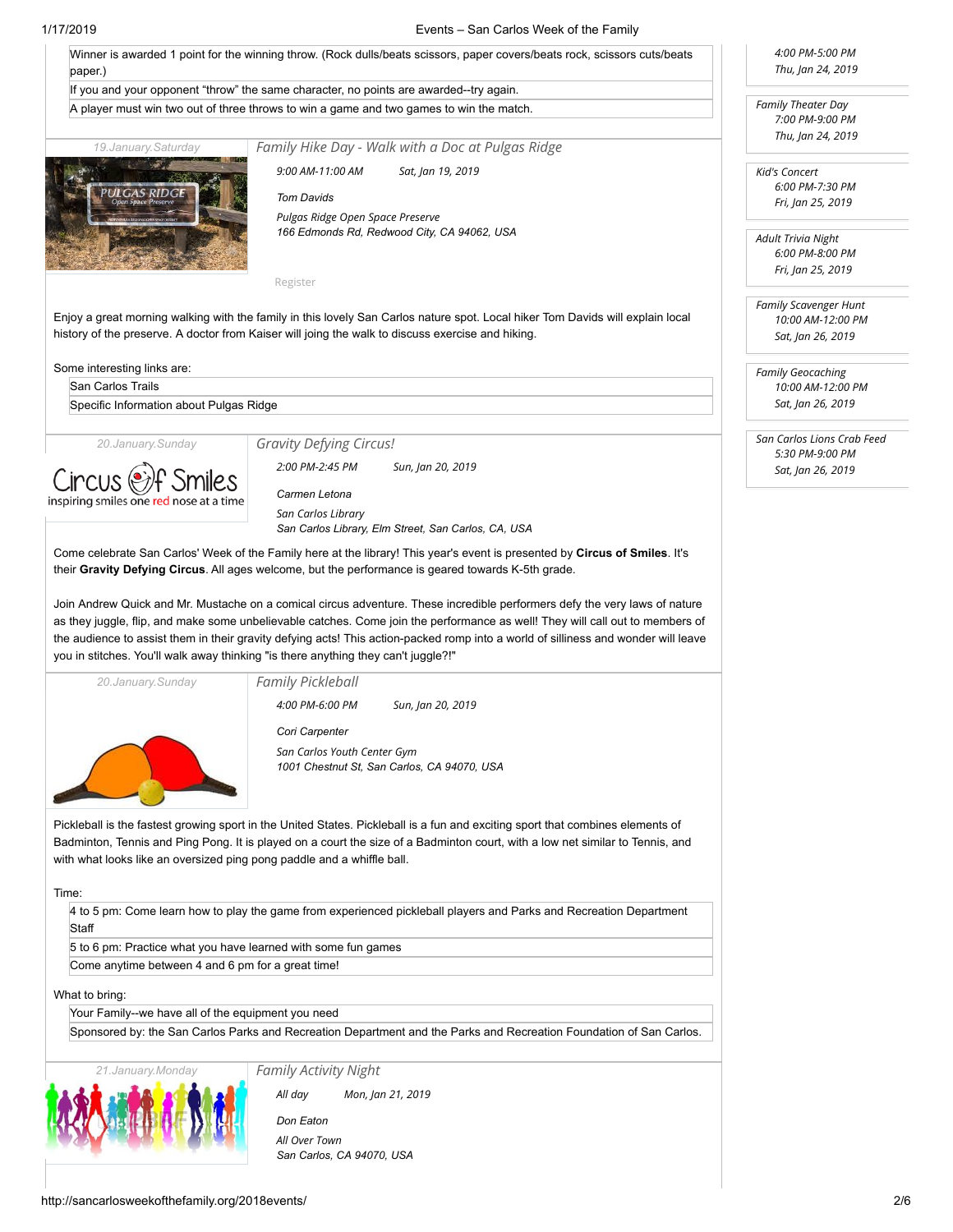| 1/17/2019                                                                   | Events – San Carlos Week of the Family                                                                                                                                                                                                                                                                                                                                                                                                                                                                            |  |  |  |  |  |  |
|-----------------------------------------------------------------------------|-------------------------------------------------------------------------------------------------------------------------------------------------------------------------------------------------------------------------------------------------------------------------------------------------------------------------------------------------------------------------------------------------------------------------------------------------------------------------------------------------------------------|--|--|--|--|--|--|
| Homework" night.                                                            | Since its inception in 1999, the Week of the Family Committee has designated the Monday evening of the week as a night<br>reserved for families to stay at home and do something specifically with their family. It is hoped that reserving one night per<br>week will become habit-forming. To show their support, San Carlos principals have historically declared Monday, as a "No<br>Family Activity Night is for everyone. You are encouraged to "adopt" friends and neighbors who would enjoy an evening of |  |  |  |  |  |  |
| family activities.                                                          |                                                                                                                                                                                                                                                                                                                                                                                                                                                                                                                   |  |  |  |  |  |  |
| Ideas for things to do as a family:                                         |                                                                                                                                                                                                                                                                                                                                                                                                                                                                                                                   |  |  |  |  |  |  |
| Play board or card games                                                    |                                                                                                                                                                                                                                                                                                                                                                                                                                                                                                                   |  |  |  |  |  |  |
| Get out the family photo album                                              |                                                                                                                                                                                                                                                                                                                                                                                                                                                                                                                   |  |  |  |  |  |  |
| Make up a play or story                                                     |                                                                                                                                                                                                                                                                                                                                                                                                                                                                                                                   |  |  |  |  |  |  |
|                                                                             | Make dinner-everyone contributes a dish                                                                                                                                                                                                                                                                                                                                                                                                                                                                           |  |  |  |  |  |  |
| Make a family calendar                                                      |                                                                                                                                                                                                                                                                                                                                                                                                                                                                                                                   |  |  |  |  |  |  |
| Read a book aloud (book lists are available at the library)                 |                                                                                                                                                                                                                                                                                                                                                                                                                                                                                                                   |  |  |  |  |  |  |
| Write letters to grandparents or other family members                       |                                                                                                                                                                                                                                                                                                                                                                                                                                                                                                                   |  |  |  |  |  |  |
| Draw or paint a picture                                                     |                                                                                                                                                                                                                                                                                                                                                                                                                                                                                                                   |  |  |  |  |  |  |
| Learn how to use a compass                                                  |                                                                                                                                                                                                                                                                                                                                                                                                                                                                                                                   |  |  |  |  |  |  |
|                                                                             | Pull out your old records, tapes, CDs, then listen to and discuss music                                                                                                                                                                                                                                                                                                                                                                                                                                           |  |  |  |  |  |  |
| Tell stories from your family history                                       |                                                                                                                                                                                                                                                                                                                                                                                                                                                                                                                   |  |  |  |  |  |  |
| Go to the library                                                           |                                                                                                                                                                                                                                                                                                                                                                                                                                                                                                                   |  |  |  |  |  |  |
| <b>Bake bread</b>                                                           |                                                                                                                                                                                                                                                                                                                                                                                                                                                                                                                   |  |  |  |  |  |  |
| Start a family journal                                                      |                                                                                                                                                                                                                                                                                                                                                                                                                                                                                                                   |  |  |  |  |  |  |
| Sing                                                                        |                                                                                                                                                                                                                                                                                                                                                                                                                                                                                                                   |  |  |  |  |  |  |
|                                                                             |                                                                                                                                                                                                                                                                                                                                                                                                                                                                                                                   |  |  |  |  |  |  |
| Some Interesting links for additional things to do are:                     |                                                                                                                                                                                                                                                                                                                                                                                                                                                                                                                   |  |  |  |  |  |  |
| Disney Things to Do                                                         |                                                                                                                                                                                                                                                                                                                                                                                                                                                                                                                   |  |  |  |  |  |  |
| Things for Younger Children                                                 |                                                                                                                                                                                                                                                                                                                                                                                                                                                                                                                   |  |  |  |  |  |  |
| <b>Fun Art Activities</b>                                                   |                                                                                                                                                                                                                                                                                                                                                                                                                                                                                                                   |  |  |  |  |  |  |
| 21. January. Monday                                                         | Day of Service for MLK Day                                                                                                                                                                                                                                                                                                                                                                                                                                                                                        |  |  |  |  |  |  |
|                                                                             |                                                                                                                                                                                                                                                                                                                                                                                                                                                                                                                   |  |  |  |  |  |  |
| SERVICE                                                                     | 10:00 AM-5:30 PM<br>Mon, Jan 21, 2019<br>Yael Goshen                                                                                                                                                                                                                                                                                                                                                                                                                                                              |  |  |  |  |  |  |
|                                                                             | Arbor Bay School<br>Arbor Bay School, 1017 Cedar Street, San Carlos, CA                                                                                                                                                                                                                                                                                                                                                                                                                                           |  |  |  |  |  |  |
|                                                                             |                                                                                                                                                                                                                                                                                                                                                                                                                                                                                                                   |  |  |  |  |  |  |
| activities do not require registration. All ages welcome!                   | This event is a series of service projects on Martin Luther King day. Families can work together to support the community. Most                                                                                                                                                                                                                                                                                                                                                                                   |  |  |  |  |  |  |
| 10:00 AM - Noon:                                                            |                                                                                                                                                                                                                                                                                                                                                                                                                                                                                                                   |  |  |  |  |  |  |
| <b>Painting Pots and Planting for Local Seniors</b>                         |                                                                                                                                                                                                                                                                                                                                                                                                                                                                                                                   |  |  |  |  |  |  |
| Click to register so we can order the proper planting supplies.<br>Register |                                                                                                                                                                                                                                                                                                                                                                                                                                                                                                                   |  |  |  |  |  |  |
|                                                                             | We'll be distributing plants to seniors at the ELms on Monday, January 27 at 10AM.                                                                                                                                                                                                                                                                                                                                                                                                                                |  |  |  |  |  |  |
| Diaper Drive (Sizes 4, 5, 6 preferred)                                      |                                                                                                                                                                                                                                                                                                                                                                                                                                                                                                                   |  |  |  |  |  |  |
| <b>Clothing Drive</b>                                                       |                                                                                                                                                                                                                                                                                                                                                                                                                                                                                                                   |  |  |  |  |  |  |
|                                                                             | Diapers and clothes will be distributed through Samaritan House.                                                                                                                                                                                                                                                                                                                                                                                                                                                  |  |  |  |  |  |  |

3:30 PM - 5:30 PM

**Prepare and Pack Lunches**

**Prepare and Pack Toiletry Kits**

Lunches and toiletry kits will be distributed through LifeMoves.

*22.January.Tuesday*

*[Cooks Night O](http://sancarlosweekofthefamily.org/event/cooks-night-off/2019-01-22/)*



*[Lisa Susnow](http://sancarlosweekofthefamily.org/organizer/lisa-susnow/) All day Tue, Jan 22, 2019*

*[All Over Town](http://sancarlosweekofthefamily.org/venue/all-over-town/) San Carlos, CA 94070, USA*

Enjoy a family dinner...and give the family cook(s) the night off! Eating dinner with the family is often cited as a cherished childhood memory. Allow our community-minded restaurateurs to help you celebrate.

The San Carlos restaurants listed below are offering a Cooks' Night Off Special Discount when you mention **"San Carlos Week**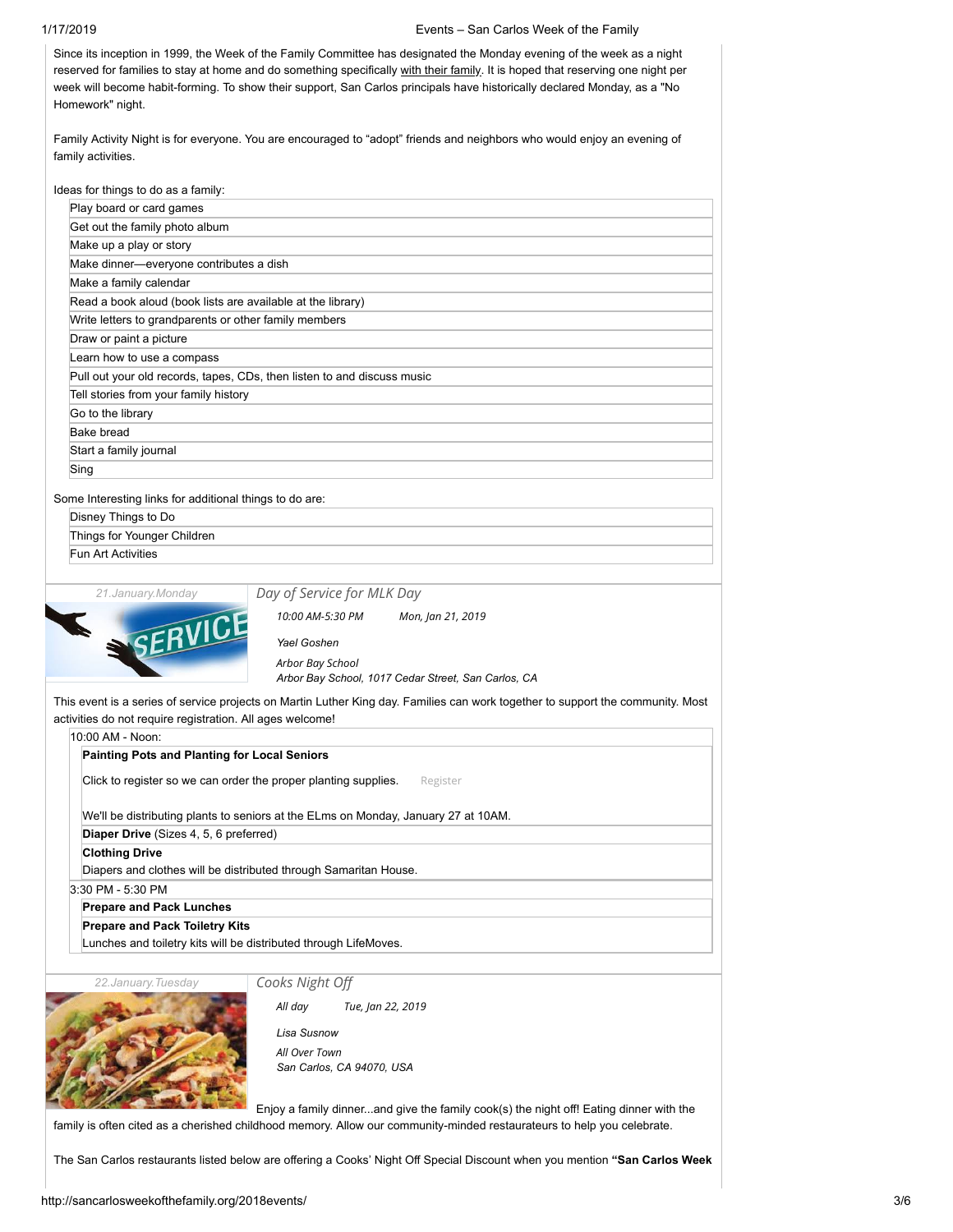# 1/17/2019 Events – San Carlos Week of the Family

| Cuisinett, French Comfort Food, 1105 San Carlos Ave., www.cuisinett.com                        |
|------------------------------------------------------------------------------------------------|
| Special: 10% off your bill (excluding beverages). (Geoffroy Raby)                              |
| Maverick Jack's, 622 Laurel St., www.maverickjacks.com                                         |
| Special: 20% discount starts at 5:00 PM. (Jessica Candelaria)                                  |
| <b>Patxi's, 677 Laurel St., www.patxispizza.com</b>                                            |
| Special: Free kid's pizza with purchase of entree. (Nicole Samavia)                            |
| <b>Spasso, 769 Laurel St., www.spassosc.com</b>                                                |
| Special: Kids eat free with parent. (Kirk)                                                     |
| <b>Sneakers Pub &amp; Grill</b> , 1163 San Carlos Ave., www.sneakerpub.com                     |
| Special: Kids under 10 eat free (children's menu) with each adult meal ordered (Steve Salazar) |
| <b>Town</b> , 716 Laurel St., www.townsc.com                                                   |
| Special: 10% discount (excluding alcohol). (Michelle Qadri)                                    |
| West Park Bistro, 788 Laurel St., www.westparkbistro.com                                       |
| Special Free Glass of wine for mom and dad per entree. (Kubiley)                               |

*22.January.Tuesday*

# *[Family Adopt-A-Grandparent Night](http://sancarlosweekofthefamily.org/event/family-adopt-a-grandparent-night/2019-01-22/)*



*3:30 PM-5:30 PM Tue, Jan 22, 2019*

*[Cori Carpenter](http://sancarlosweekofthefamily.org/organizer/cori-carpenter/) [San Carlos Elms](http://sancarlosweekofthefamily.org/venue/the-elms/) San Carlos Elms, Elm Street, San Carlos, CA, United States*

Calling all Middle School kids! Come down with your family and spend an evening with the residents of The Elms. Many fun activities including making Valentines cards for veterans, reading or playing games with the residents, and making lunches for the homeless. Feel free to bring your favorite short story to read.

Sign up at Central or Tierra Linda.



[Register](https://www.eventbrite.com/e/2019-hiller-flight-night-tickets-54276334979)

Explore the magic of flight at the Hiller Aviation Museum! Discover how aircraft fly with a collection of some 50 historic aircraft. Take on the wind tunnel challenge in the Invention Lab, see robotic flight in the Drone Plex, take the controls of a realistic flight simulator and much more on a family-themed evening of aerial excitement.

Pilots of all ages are welcome to participate. Pilots of all ages are welcome to participate. Flight simulation capacity is limited so reserve your ticket. Any unissued tickets will be distributed at check-in on a first-come, first-served basis. We'll see you there!



**"Bears at the Bug"**

Join Sue for a Teddy Bear Picnic--stories, treats and crafts. If you can, bring a bear to share with a child in need. Space is limited, so get there early.



*[Family Theater Day](http://sancarlosweekofthefamily.org/event/family-theater-day-2/2019-01-24/) 7:00 PM-9:00 PM Thu, Jan 24, 2019*

*[Donna Avanzino](http://sancarlosweekofthefamily.org/organizer/donna-avanzino/) [Central Middle School](http://sancarlosweekofthefamily.org/venue/central-middle-school/) 828 Chestnut St, San Carlos, CA 94070, United States*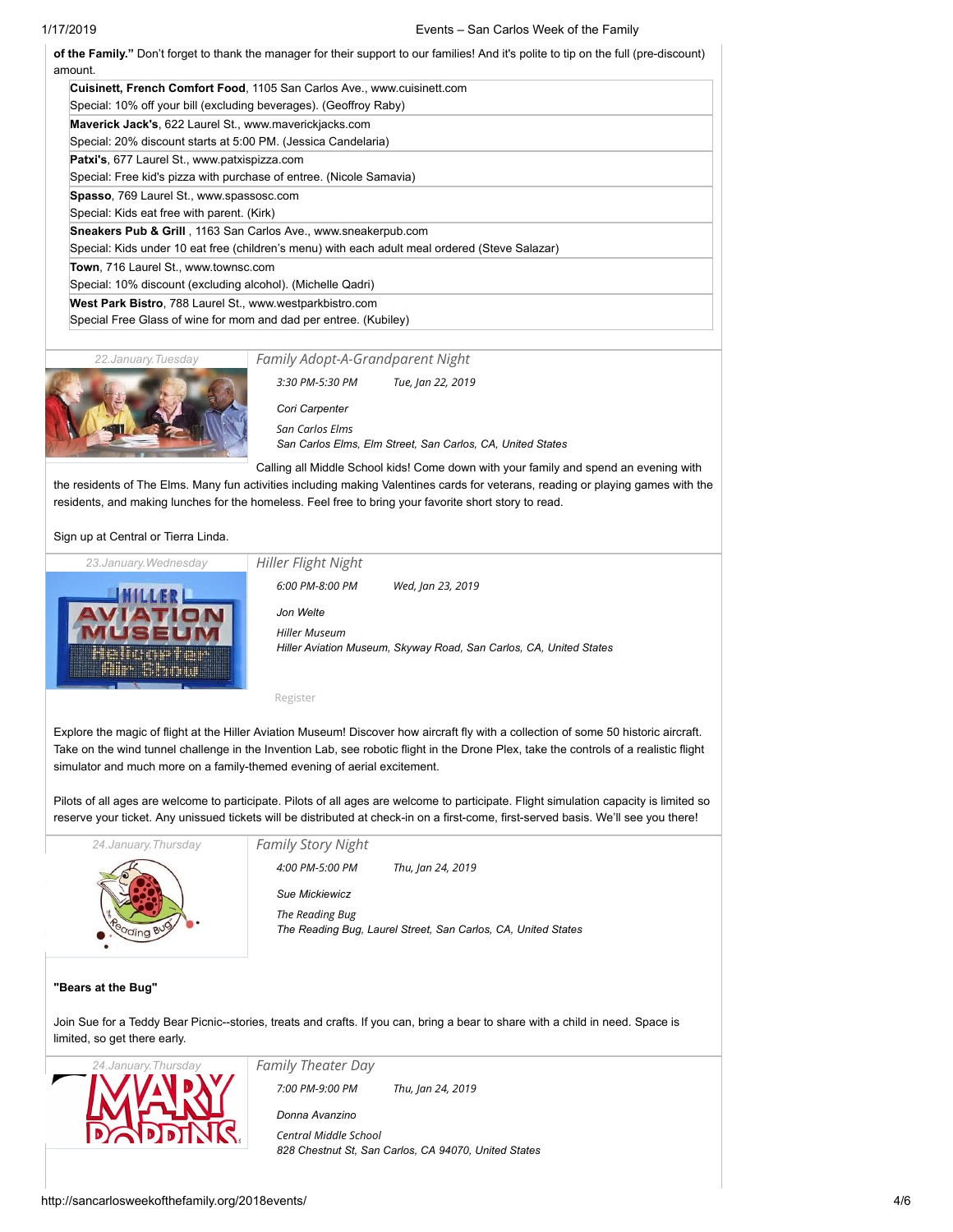### [Buy Tickets](http://www.sancarloschildrenstheater.com/tickets/)

San Carlos Children's Theater presents Mary Poppins JR. Students from Arroyo School, Mariposa, Charter Learning Center, Central Middle School and Tierra Linda Middle School will perform at Mustang Hall. Checkout the web page at [sancarloschildrenstheater.com](http://sancarloschildrenstheater.com/). The play begins Thursday, Janurary 24 and runs through Sunday, January 27. Go to the web site above to purchase your tickets!

Disney's Mary Poppins JR.'s tuneful score, with songs will delight the whole family.



| Kid's Concert                                                                                       |                   |  |  |  |  |  |
|-----------------------------------------------------------------------------------------------------|-------------------|--|--|--|--|--|
| 6:00 PM-7:30 PM                                                                                     | Fri, Jan 25, 2019 |  |  |  |  |  |
| <b>Tim King</b>                                                                                     |                   |  |  |  |  |  |
| San Carlos Youth Center Gym<br>San Carlos Youth Center, 1001 Chestnut St, San Carlos, CA 94070, USA |                   |  |  |  |  |  |
|                                                                                                     |                   |  |  |  |  |  |

This is a concert for kids featuring the Purple Fox & the Heebie Jeebies. Purple Fox and the Heebie Jeebies is a Fun, Funky, Hip Hop, Rockin' and Rollin' Band based in Silicon Valley. They bring a FUN interactive experience for children (3-8) and full grown movers and shakers!



*[Adult Trivia Night](http://sancarlosweekofthefamily.org/event/adult-trivia-night/2019-01-25/) [Gayle Collins](http://sancarlosweekofthefamily.org/organizer/gayle-collins/) [Joan Hill](http://sancarlosweekofthefamily.org/organizer/joan-hill/) [Piacere](http://sancarlosweekofthefamily.org/venue/piacere/) Piacere Restaurant, 727 Laurel St, San Carlos, CA 94070, United States 6:00 PM-8:00 PM Fri, Jan 25, 2019*

**LET THE COMPETITION AND GAMES BEGIN!**

Whether you are young or old (or somewhere in between), empty nesters, if you have kids or not, if you are single or not -- you are all part of the San Carlos family. **AND** if you love trivia and competition, please join us for our 2nd Annual Adult Trivia Night at Piacere Restaurant. The trivia event will be emceed by last year's fantastic trivia host. Teams will be limited to 5 people. You can come with a team or you can become part of team when you arrive.

We ask that you purchase a small appetizer and/or a drink to support Piacere's donation of the venue on Friday night. Be sure to encourage friends and neighbors who might not otherwise participate. Let's meet and have some fun.



*[Yvette Royce](http://sancarlosweekofthefamily.org/organizer/yvette-royce/) [San Carlos Museum of History](http://sancarlosweekofthefamily.org/venue/san-carlos-museum-of-history/) San Carlos Museum of History, Laurel Street, San Carlos, CA, United States 10:00 AM-12:00 PM Sat, Jan 26, 2019*

Enjoy a leisurely walk through the downtown area as you search for items in the

windows of local merchants listed on the *Scavenger Hunt Sheet*. Your entire family will share in the fun as you scan windows seeking the hunt objects. The hunt begins at the San Carlos Museum between 10 a.m. and noon. A list of rules and a hunt sheet will be given to each family prior to the start.

Prizes will be awarded to the family with the most correct answers in the following categories: families with children six and younger, seven to 12 years of age and 13 and older. Dust off your magnifying glass and we'll see you at the museum.

*26.January.Saturday*

*[Family Geocaching](http://sancarlosweekofthefamily.org/event/family-geocaching/2019-01-26/)*

*10:00 AM-12:00 PM Sat, Jan 26, 2019*



*[Don Eaton](http://sancarlosweekofthefamily.org/organizer/don-eaton/) [San Carlos Museum of History](http://sancarlosweekofthefamily.org/venue/san-carlos-museum-of-history/) San Carlos Museum of History, Laurel Street, San Carlos, CA, United States*

Come join the fun as a family to find various geocache treasures all over San Carlos.

Meet in front of the San Carlos Museum. REI will again be sponsoring this event, and will bring some GPS units to check out and use….or use your own unit.

*26.January.Saturday [San Carlos Lions Crab Feed](http://sancarlosweekofthefamily.org/event/san-carlos-lions-crab-feed/2019-01-26/) [Cori Carpenter](http://sancarlosweekofthefamily.org/organizer/cori-carpenter/) [Mahany Hall](http://sancarlosweekofthefamily.org/venue/mahany-hall/) 5:30 PM-9:00 PM Sat, Jan 26, 2019*